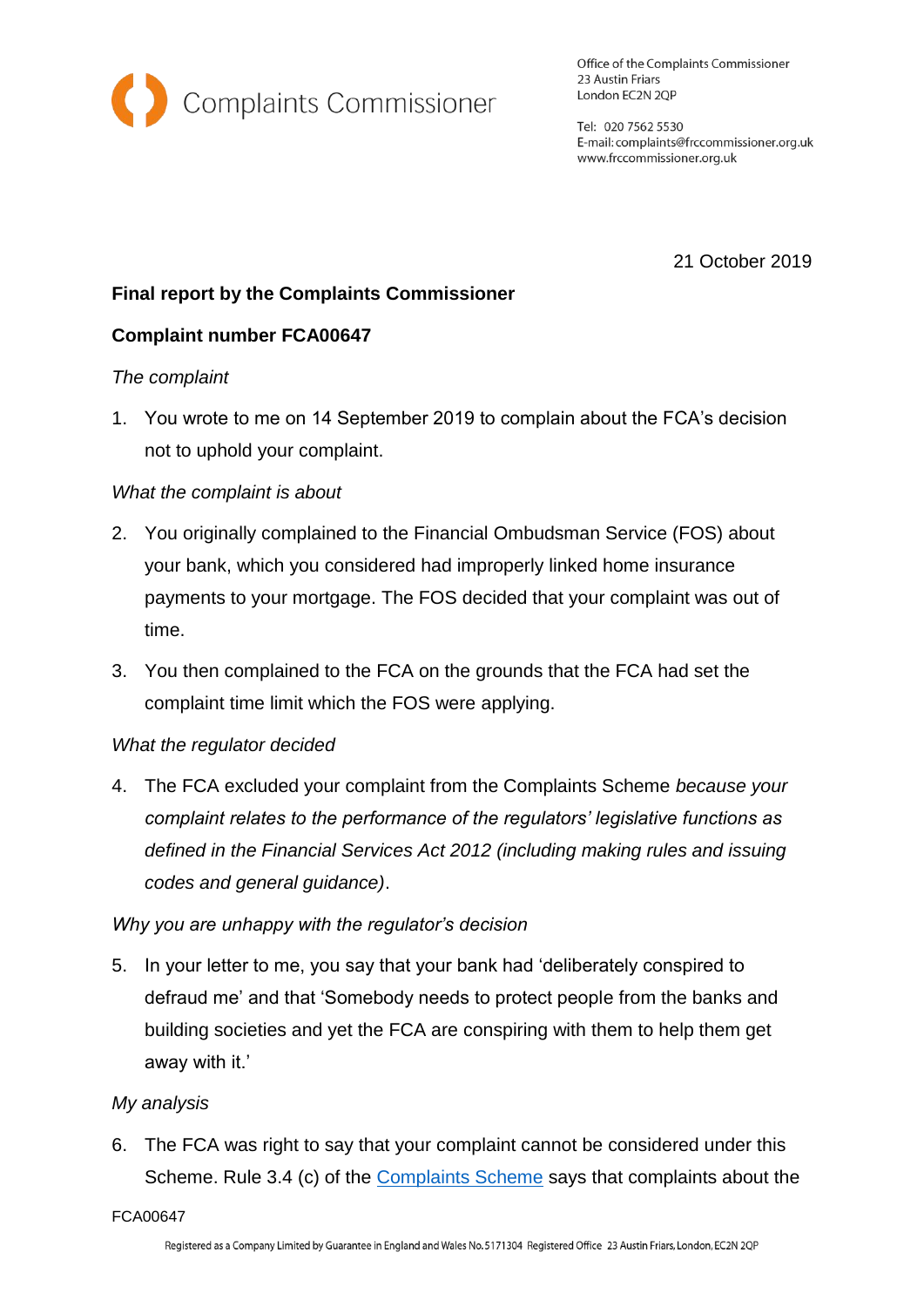FCA's 'legislative functions' – which include the making of rules – are excluded from the Scheme.

- 7. In your response to my preliminary report, you have repeated your view that the time limit should not have been set. You have also asked whether you should go to the police to investigate the original scam, and the FCA for 'brushing it under the carpet'.
- 8. If you think that the FCA's rules are wrong, you might wish to approach your Member of Parliament to suggest a change, but I am afraid that this Scheme cannot help you to change the rules. If you think that a crime may have been committed (although I have seen no evidence of that), you could approach the police.
- 9. Although the FCA excluded your case, it explained that the FOS was able to take a complaint after the time limit if it considered that it was right to do so. It also explained that the FCA could not interfere in FOS decisions, but that you could consider taking legal action – though you might wish to take legal advice before doing so.

## *My decision*

10. I am sorry to disappoint you, but I agree with the FCA that your complaint cannot be considered under this Complaints Scheme.

Antony Townsend Complaints Commissioner 21 October 2019